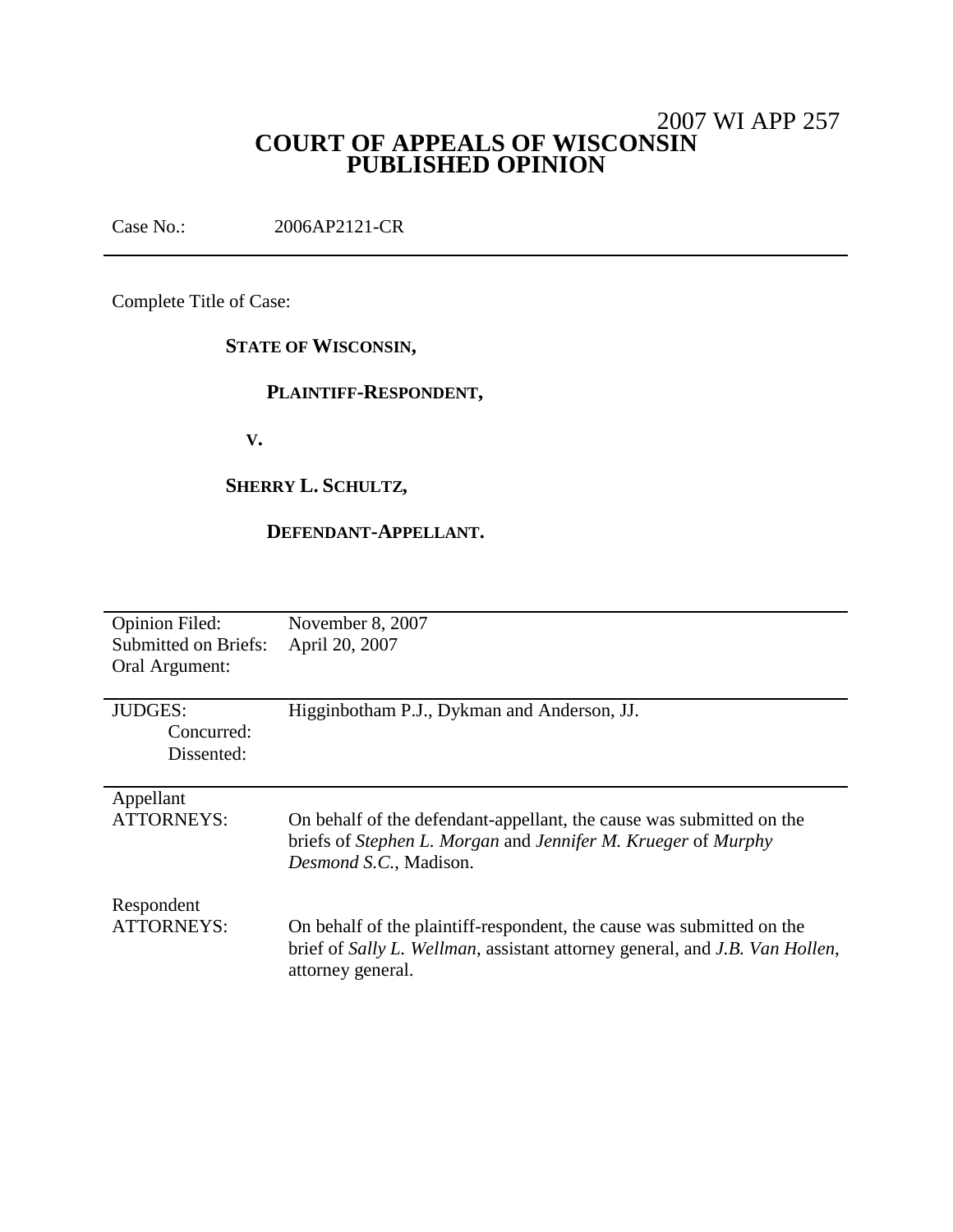# **2007 WI App 257**

## **COURT OF APPEALS DECISION DATED AND FILED**

#### **November 8, 2007**

**David R. Schanker Clerk of Court of Appeals**

## **Appeal No. 2006AP2121-CR Cir. Ct. No. 2002CF2455**

#### **NOTICE**

**This opinion is subject to further editing. If published, the official version will appear in the bound volume of the Official Reports.**

**A party may file with the Supreme Court a petition to review an adverse decision by the Court of Appeals.** *See* **WIS. STAT. § 808.10 and RULE 809.62.**

#### **STATE OF WISCONSIN IN COURT OF APPEALS**

**STATE OF WISCONSIN,**

**PLAINTIFF-RESPONDENT,**

**V.**

**SHERRY L. SCHULTZ,**

**DEFENDANT-APPELLANT.**

APPEAL from a judgment of the circuit court for Dane County: STEVEN D. EBERT, Judge. *Reversed and cause remanded with directions*.

Before Higginbotham, P.J., Dykman and Anderson, JJ.

¶1 HIGGINBOTHAM, P.J. Sherry Schultz appeals a judgment based on a jury's verdict convicting her of one count of felony Misconduct in Public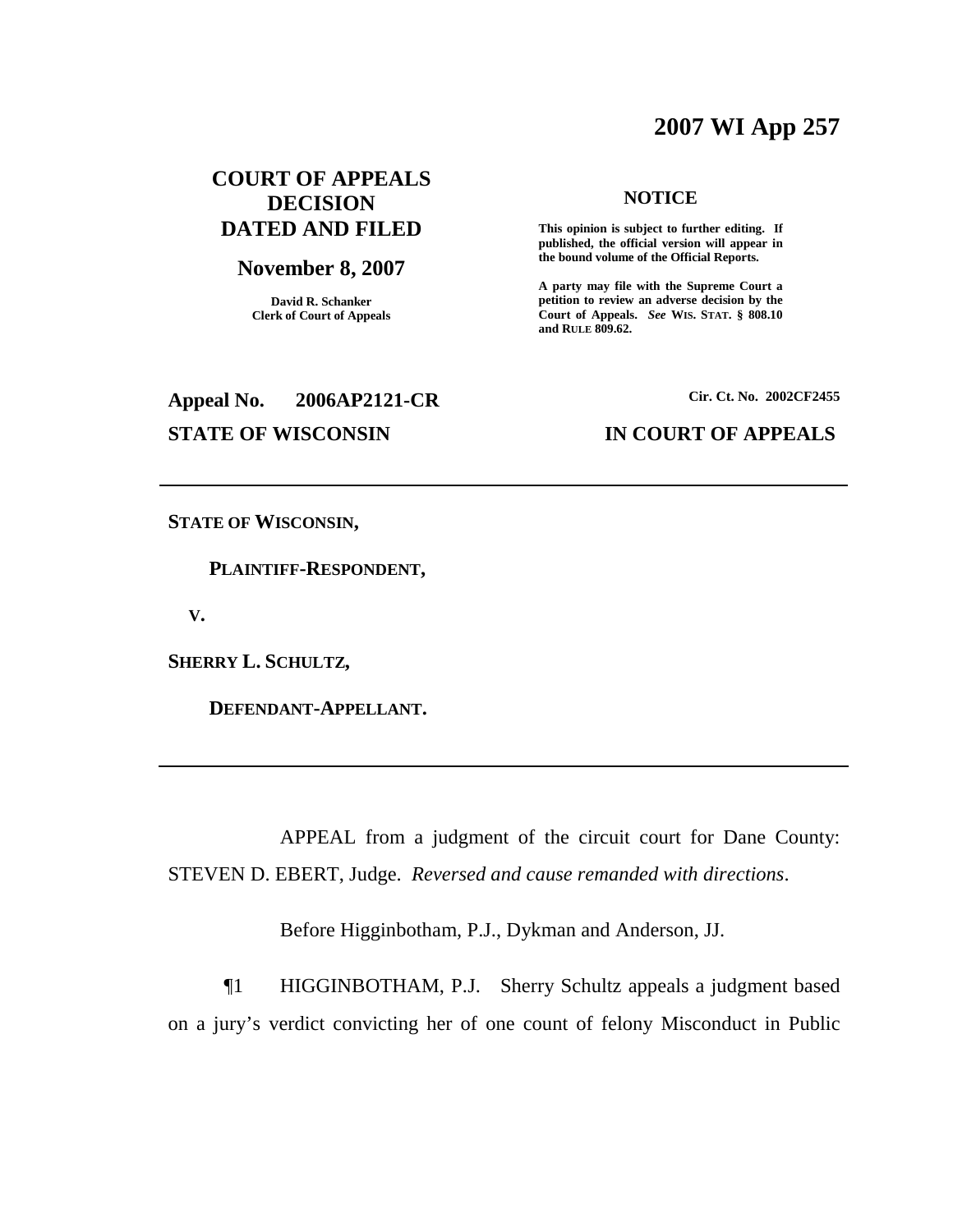Office contrary to WIS. STAT.  $\S 946.12(3)$  (2005-06).<sup>1</sup> Schultz contends that the trial court's jury instruction on Misconduct in Public Office contained mandatory conclusive presumptions on the elements of duty and intent. The State argues that the jury instruction contained only permissible definitions of substantive law. We conclude that the jury instruction was erroneous and that the error was not harmless.<sup>2</sup> Accordingly, we reverse and remand for a new trial.

#### *Background*

¶2 In 2002, the State charged Sherry Schultz with one count of Misconduct in Public Office. The State alleged that Schultz exercised her discretionary powers as a legislative aide in a manner inconsistent with her duties by participating in campaign fundraising on time compensated by the state and with the intent to obtain a dishonest advantage for Republican political candidates.

¶3 We reviewed the complaint against Schultz and her co-defendants, Scott Jensen and Steven Foti, on an interlocutory appeal challenging the constitutionality of WIS. STAT. § 946.12(3). *State v. Jensen (Jensen I)*, 2004 WI App 89, ¶¶9-11, 272 Wis. 2d 707, 681 N.W.2d 230. We rejected the assertions that WIS. STAT. § 946.12(3) was unconstitutionally vague and overbroad as applied to them, that the State's definition of legislative duties violated the

<sup>&</sup>lt;sup>1</sup> All references to the Wisconsin Statutes are to the 2005-06 version unless otherwise noted.

 $2\degree$  Because we conclude that the court's jury instruction was erroneous under WIS. STAT. § 903.03, we need not reach Schultz's challenge to the jury instruction on constitutional grounds. *See State v. Dyess*, 124 Wis. 2d 525, 533, 370 N.W.2d 222 (1985) (We "need not address a claim of constitutional error if the claim can be resolved on statutory or common law grounds."). We also do not address Schultz's arguments related to her sentence of probation because we reverse and remand for a new trial.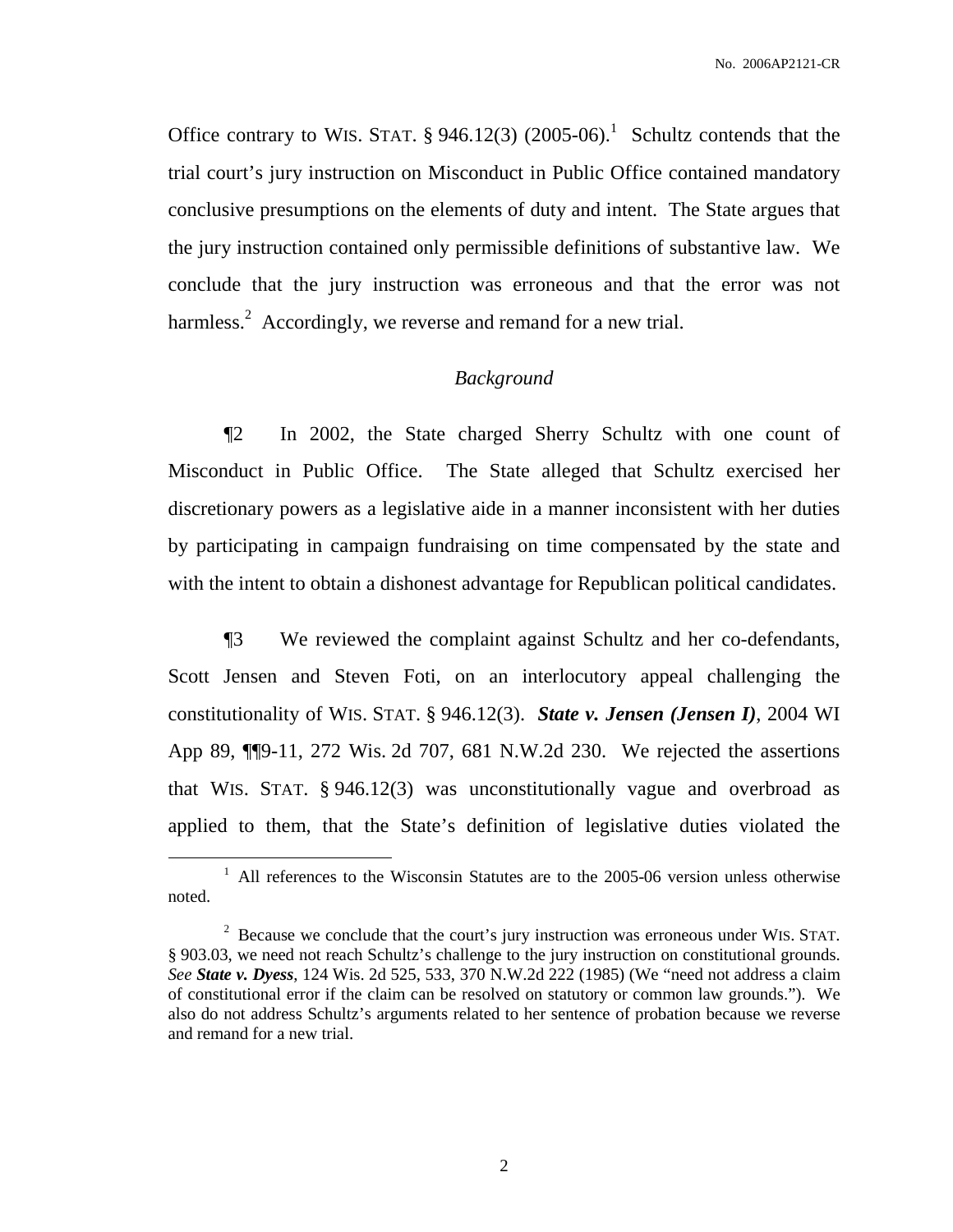separation of powers doctrine, and that the factual allegations in the complaint did not establish probable cause. *Id.*, ¶2. On review, the supreme court, with four justices sitting, unanimously affirmed as to most issues but was evenly split as to whether the charges violated the principles of Due Process, Fair Notice, and vagueness. *State v. Jensen*, 2005 WI 31, 279 Wis. 2d 220, 694 N.W.2d 56. The court therefore affirmed our opinion as to these matters. *Id*.

¶4 The State included the following sentence in its proposed jury instruction for the intent element of Misconduct in Public Office: "The use of a state resource to promote a candidate in a political campaign or to raise money for a candidate, provides to that candidate a dishonest advantage." As to the duty element, the State's proposed jury instruction included the following: "It is a state employee's duty not to direct the use of or use state resources for a political campaign." The court held that the State's proposed jury instruction, based on its reading of our decision in *Jensen I*, correctly stated the law. At the instruction conference, the court also approved the State's recommendation of including the following definition of a legislative aide's duty in the jury instruction, over Schultz's objection: "Political activity includes any of the following: Campaign fundraising, the preparation and maintenance of campaign finance reports, and candidate recruitment."

¶5 The jury found Schultz guilty of one count of felony Misconduct in Public Office. Schultz appeals.

#### *Standard of Review*

¶6 The Wisconsin Supreme Court summarized the standard of review of a trial court's decision to accept or reject a particular jury instruction as follows: A trial court has broad discretion in deciding whether to give a particular jury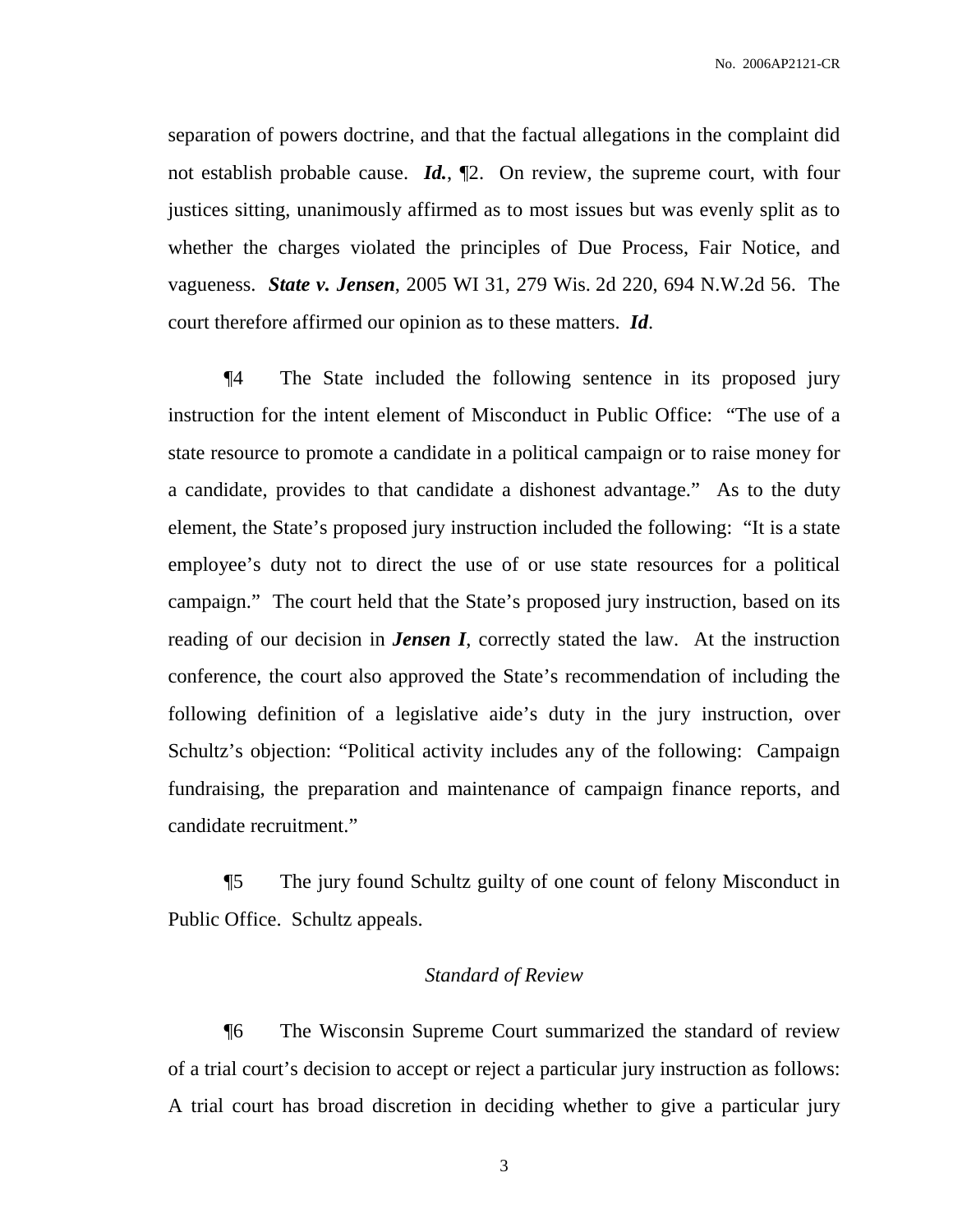instruction, and the court must exercise its discretion to "fully and fairly inform the jury of the rules of law applicable to the case and to assist the jury in making a reasonable analysis of the evidence." *State v. Coleman*, 206 Wis. 2d 199, 212, 556 N.W.2d 701 (1996) (citation omitted). However, we will independently review whether a jury instruction is appropriate under the specific facts of a given case. *State v. Groth*, 2002 WI App 299, ¶8, 258 Wis. 2d 889, 655 N.W.2d 163, *overruled on other grounds by State v. Tiepelman*, 2006 WI 66, ¶31, 291 Wis. 2d 179, 717 N.W.2d 1.

## *Discussion*

¶7 The issue in this case is whether the trial court properly instructed the jury on the elements of Misconduct in Public Office. Specifically, Schultz contends that the trial court's jury instruction was erroneous as to the elements of duty and intent because it instructed the jury that both elements had been met on a finding of predicate facts. *See State v. Tronca*, 84 Wis. 2d 68, 82-83, 267 N.W.2d 216 (1978) ("[WISCONSIN STAT. § 946.12(3)] provides, as separate elements of the crime, the requirement that the conduct be 'inconsistent with the duties of [one's] office' and the requirement that the conduct be done 'with intent to obtain a dishonest advantage.'"). Although both elements may be proved through the same transaction, there must nevertheless be proof as to both elements. *Id.* at 83. Thus, the State was required to prove beyond a reasonable doubt that Schultz exercised her discretionary power in a manner inconsistent with her duties, and with the purpose to obtain a dishonest advantage for herself or others.

¶8 Schultz contends that the trial court, by including the challenged language in the jury instruction, essentially directed findings that Schultz acted inconsistently with her duties as a legislative employee and intended to obtain a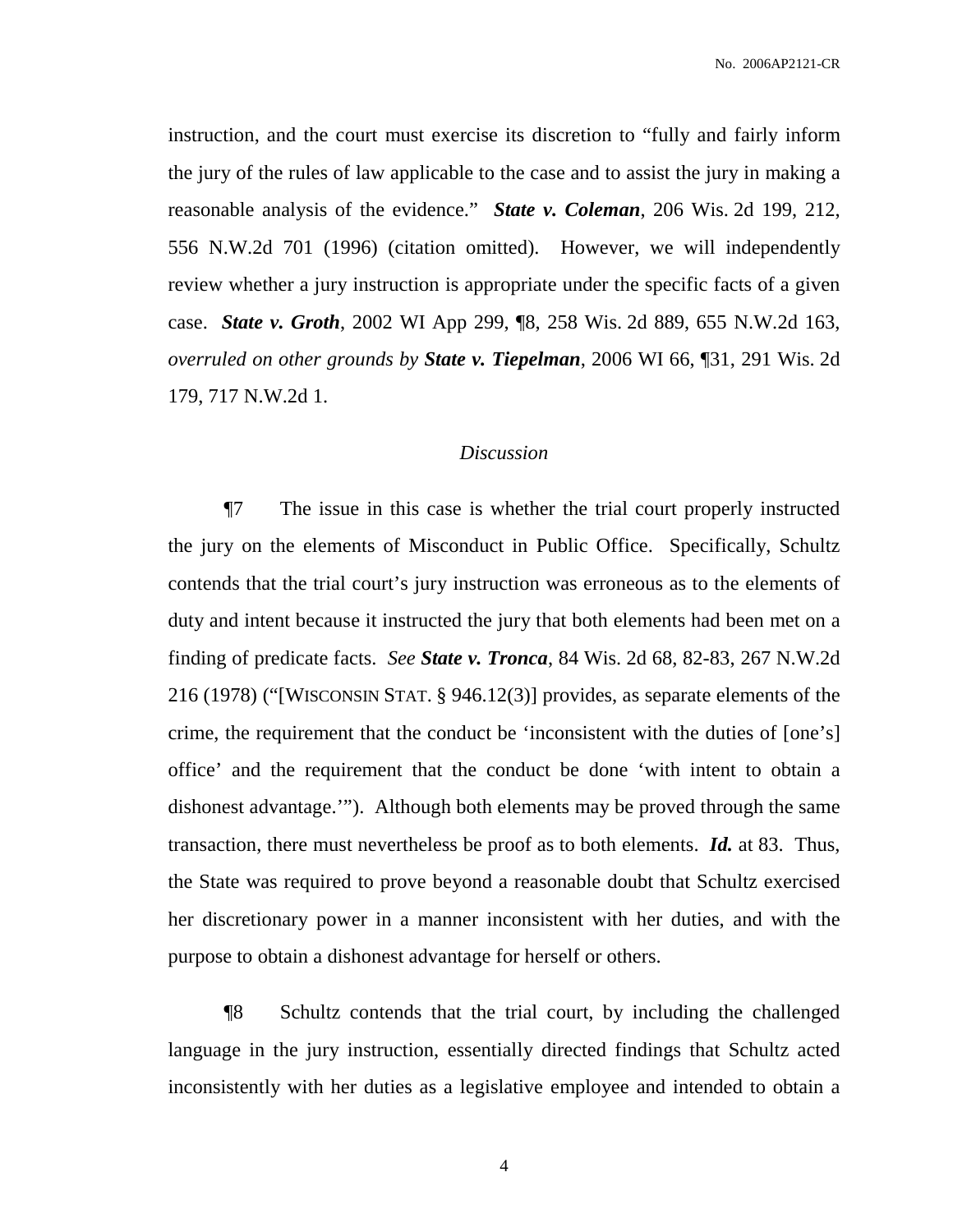dishonest advantage for herself or for others, and thus the instruction contained impermissible mandatory conclusive presumptions. She asserts that the instruction violated WIS. STAT. § 903.03(3) because it contained mandatory conclusive presumptions and the trial court failed to instruct the jury in the manner required by § 903.03(3). The State categorizes the jury instruction as an appropriate instruction on the substantive law of Misconduct in Public Office. We agree with Schultz, and conclude that the jury instruction impermissibly directed two elemental findings for the jury.

¶9 In *State v. Kuntz*, 160 Wis. 2d 722, 736-37, 467 N.W.2d 531 (1991), the supreme court explained that:

> A mandatory presumption instructs the jury that it must find the elemental fact if the state proves certain predicate facts. A mandatory presumption that is irrebutable is conclusive. Thus, a mandatory conclusive presumption relieves the state of its burden of persuasion by removing the presumed element from the case entirely if the state proves the predicate facts.

(Citations omitted.) WISCONSIN STAT. § 903.03(2) limits the circumstances under which a judge may direct a jury to find a presumed fact against a defendant. In the event that the judge gives such an instruction, § 903.03(3) requires that

> the judge shall give an instruction that the law declares that the jury may regard the basic facts as sufficient evidence of the presumed fact but does not require it to do so. In addition, if the presumed fact establishes guilt or is an element of the offense or negatives a defense, the judge shall instruct the jury that its existence must, on all the evidence, be proved beyond a reasonable doubt.

¶10 Schultz contends that the following sentences in the jury instruction given by the trial court operated as mandatory conclusive presumptions on the issues of intent and duty: "The use of a state resource to promote a candidate in a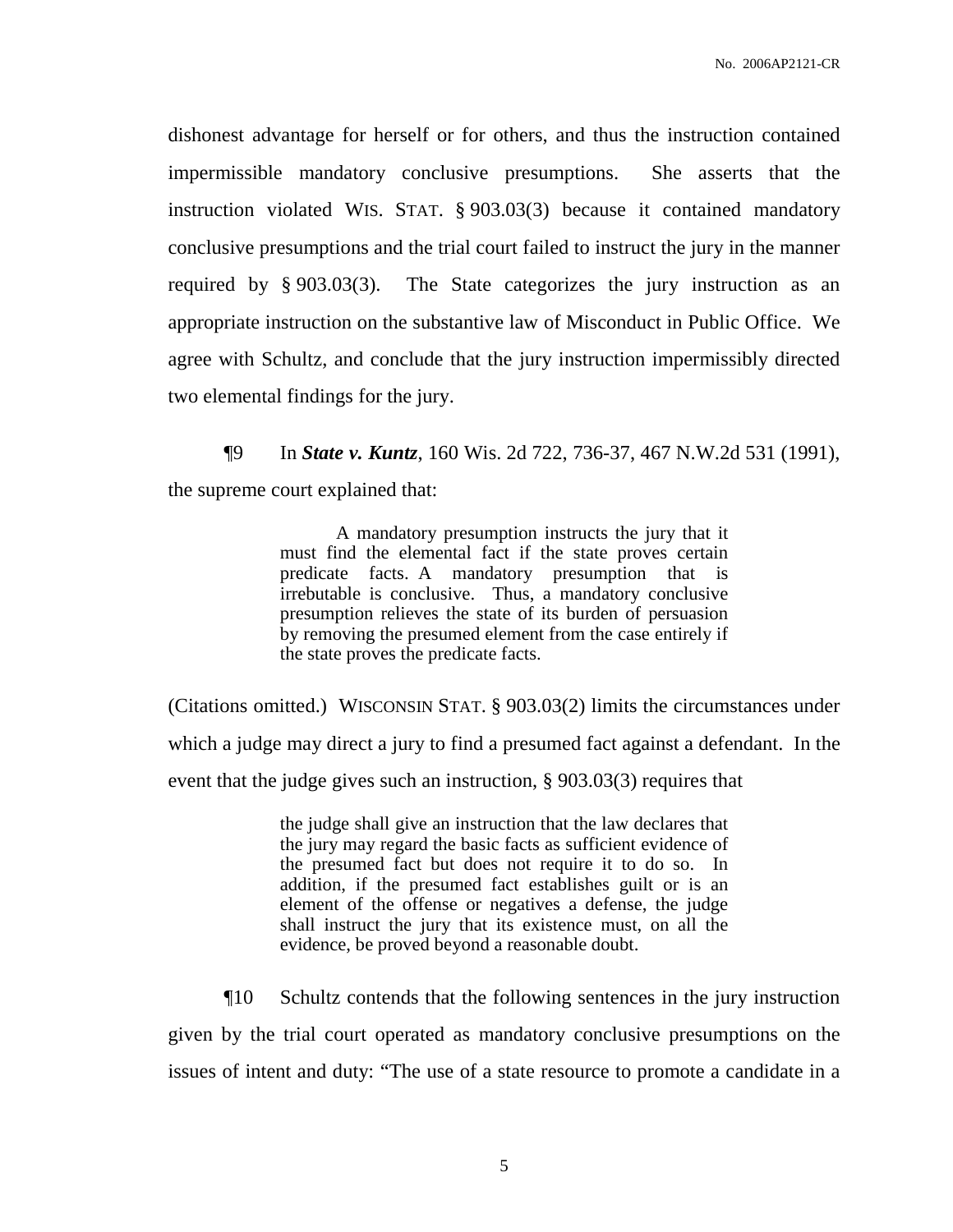political campaign or to raise money for a candidate provides to that candidate a dishonest advantage" (establishing the intent element);<sup>3</sup> and "[i]t is a state employee's duty not to use, or direct the use of, state resources for political campaigns…. Political activity includes any of the following: Campaign fundraising, the preparation and maintenance of campaign finance reports, and candidate recruitment" (establishing that Schultz acted inconsistently with her duties).<sup>4</sup> Thus, Schultz contends that the jury instruction directed the jury to

(Emphasis added.)

<sup>4</sup> The trial court instructed the jury:

The third element requires that the defendant exercised a discretionary power in a manner inconsistent with the duties of his or her office or employment. It is a state representative's duty to refrain from directing state employees to manage political campaigns and to engage in political activity with state resources. *It is a state employee's duty not to use, or direct the use of, state resources for political campaigns.* A campaign for the Wisconsin State Assembly is a political campaign. *Political activity includes any of the following: Campaign fundraising, the preparation and maintenance of campaign finance reports, and candidate recruitment.*

(continued)

 $3$  The trial court read the following modified version of WIS JI—CRIMINAL 1732 to the jury:

The fourth element requires that the defendant exercised … discretionary power with intent to obtain a dishonest advantage for himself or herself or another. *The use of a state resource to promote a candidate in a political campaign or to raise money for a candidate provides to that candidate a dishonest advantage.* The phrase "with intent to" means that the defendant must have had the purpose to obtain a dishonest advantage or have been aware that his conduct was practically certain to cause that result. You cannot look into a person's mind to find intent. While this intent to obtain a dishonest advantage must be found as a fact before you can find the defendant guilty, it must be found, if found at all, from his words and acts and statements, if any, bearing upon his intent.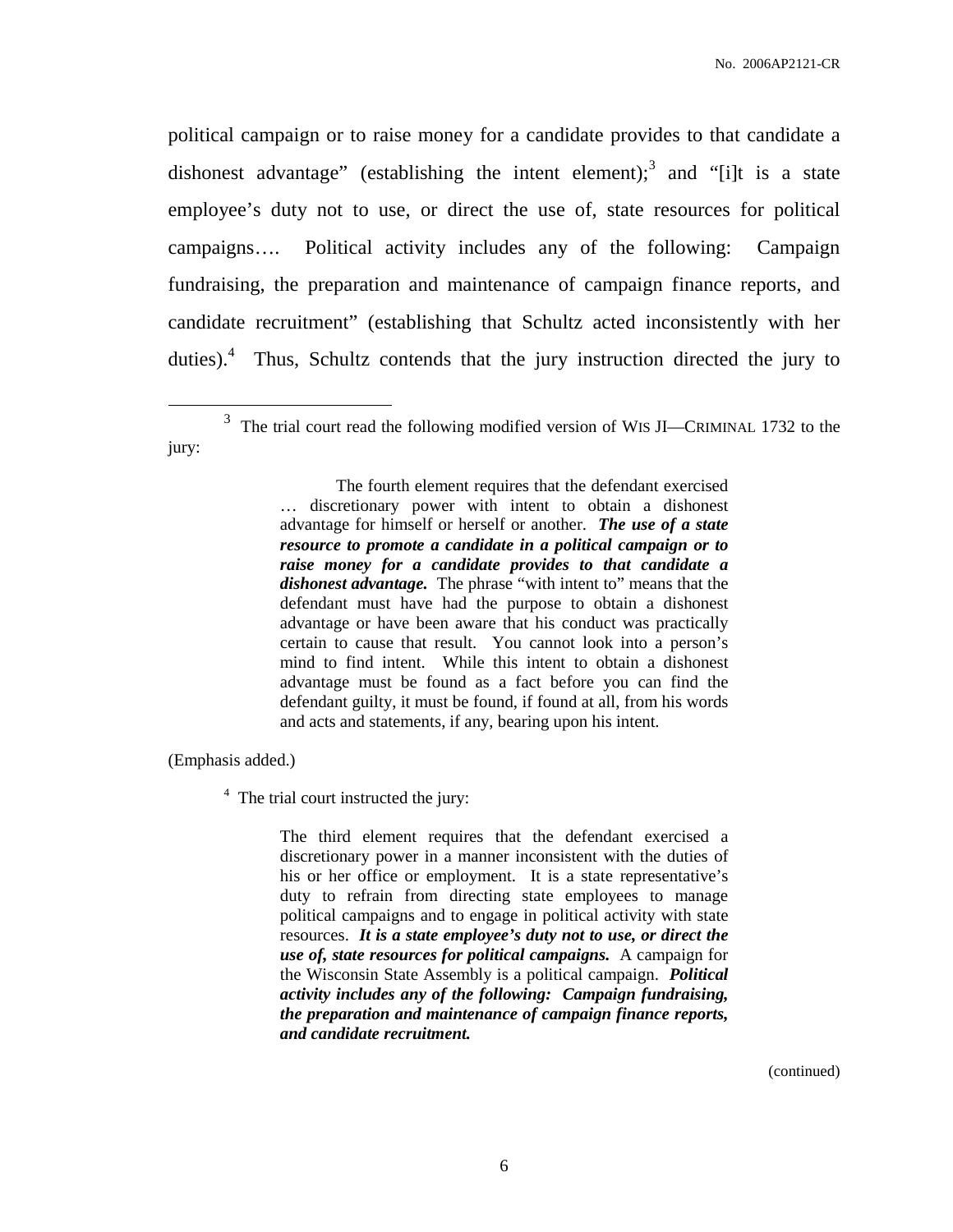presume the elemental facts that Schultz acted with intent to obtain a dishonest advantage for herself or another and inconsistently with the duties of her office upon the predicate fact that she used state resources for campaign purposes.

¶11 The State argues that the contested language in the jury instruction did not contain mandatory conclusive presumptions because the language merely stated the law as established in *Jensen* and *State v. Chvala*, 2004 WI App 53, 271 Wis. 2d 115, 678 N.W.2d 880, and the court must instruct the jury on the law. It also argues the jury instruction did not direct the jury to find that Schultz intended to obtain a dishonest advantage if it found she used state resources to promote a political campaign. Instead, the State asserts, the instruction allowed the jury to make its own finding as to whether Schultz intended to obtain a dishonest advantage if it found she improperly used State resources for campaign purposes. We disagree, and conclude that the jury instruction contained mandatory conclusive presumptions as to the elements of intent and acting inconsistently with official duties, and thus violated WIS. STAT. § 903.03(3) because it did not contain the limiting language set forth in sub. (3).

¶12 The State's argument that the jury instruction did not contain mandatory conclusive presumptions relies on its interpretation of *Jensen I* and *Chvala* as establishing that a legislative aide who uses state resources for campaign purposes obtains a dishonest advantage and acts inconsistently with the duties of her office. The problem with the State's analysis is that it fails to

<sup>(</sup>Emphasis added.)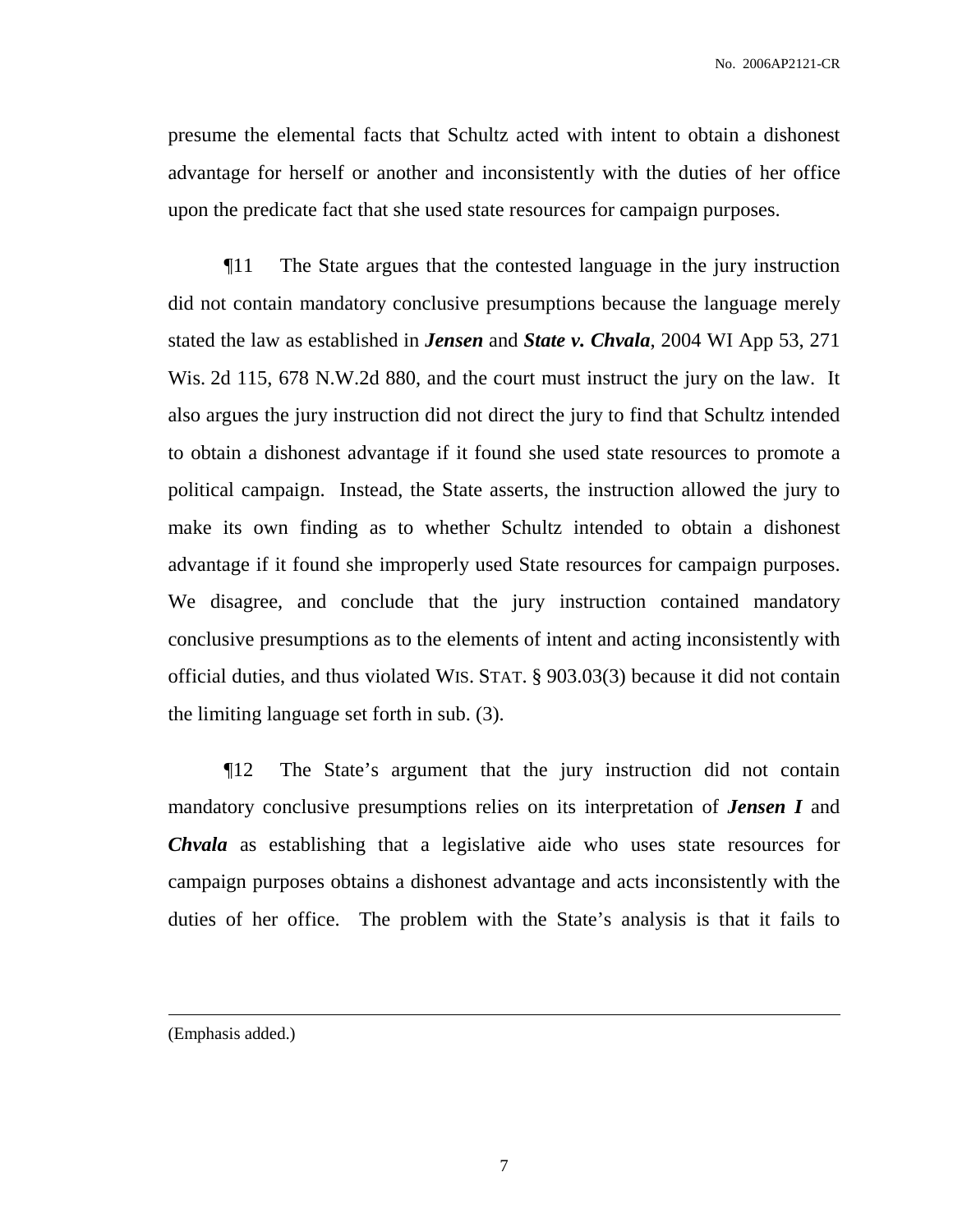appreciate the difference between our ruling on a motion to dismiss a complaint and appropriate language for a jury instruction.

¶13 The State quotes language from *Jensen* and *Chvala* that it claims establish the substantive law as to a public official's obtaining a dishonest advantage through use of state resources. The State's reliance is misplaced. The statement in *Chvala*, 271 Wis. 2d 115, ¶19, that "[a] reasonable legislator can easily conclude by the language of this statute that directing … staff to engage in political campaign activity with state resources is inconsistent with the rights of others and is intended to obtain a dishonest advantage," was made in the context of discussing whether WIS. STAT. § 946.12(3) was unconstitutionally vague. Similarly, in *Jensen*, 272 Wis. 2d 707, ¶29, we said that "a reasonable person would be aware that using discretionary powers to obtain a dishonest advantage over others by waging partisan political campaigns with state resources on state time violates one's duty as a public official." In other words, we said that the defendants *could* be convicted because the statute apprised a reasonable person that the conduct, as alleged in the complaint, neared proscribed conduct. *See Chvala,* 271 Wis. 2d 115, **[10-11.** We did not say in either case that a trial court could direct elemental findings on the facts as presented in the complaints. There is a significant difference.

¶14 As to the intent element, we agree with Schultz that *State v. Dyess* is instructive. In *Dyess*, the defendant was charged with homicide by negligent use of a vehicle. *State v. Dyess*, 124 Wis. 2d 525, 528, 370 N.W.2d 222 (1985). Evidence introduced at trial indicated that Dyess was exceeding the speed limit at the time of the accident. *Id*. At the close of evidence, the trial court instructed the jury that "[a]ny speed in excess of [the speed] limit would be negligent speed regardless of other conditions." *Id*. at 531. Dyess was convicted of the charge.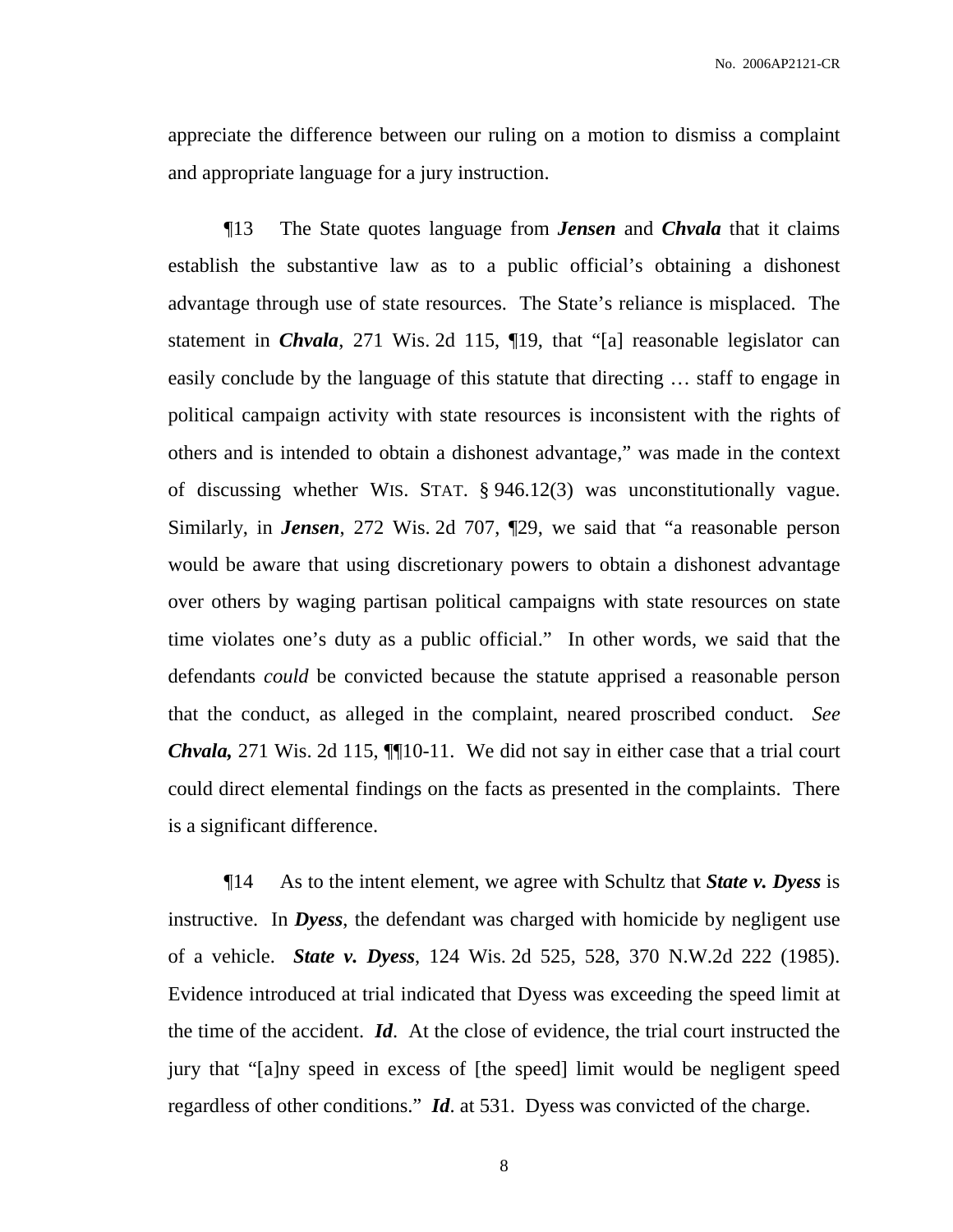¶15 Dyess appealed, arguing in part that the jury instructions were constitutionally and statutorily infirm because "they created a conclusive presumption of negligence." *Id*. at 532. We affirmed.

¶16 The supreme court reversed, concluding that the instruction violated WIS. STAT. § 903.03(3) because the challenged part of the instruction essentially directed "the jury to bring in a finding that was essential to the determination of guilt." *Id*. at 534. More specifically, the court concluded that, in a civil case, a judge may instruct a jury that as a matter of law one who speeds is negligent. This type of instruction impermissibly directs a finding in a criminal case. The court ruled that whether Dyess was negligent was a factual issue for the jury.

¶17 Here, as in *Dyess*, the jury instruction precluded the jury from reaching its own decision on a finding essential to a conviction. In *Dyess*, the instruction directed the jury to find negligence on a finding of speeding. Here, the instruction directed the jury to find intent on a finding of use of state resources for campaign purposes. We fail to see a distinction.

¶18 The State, however, argues that only directed *factual* findings are impermissible, while directed *legal* findings are proper. The *Dyess* court rejected this argument. In *Dyess*, the State asserted that WIS. STAT. § 903.03(3) referred "only to the 'existence of a presumed *fact*.'" *Id*. at 536 (emphasis added). The supreme court rejected this argument and pointed out that the language of § 903.03(1) states that the statute generally "governs presumptions 'recognized at common law.'" *Id*. The supreme court further pointed to the Judicial Council's notes to § 903.03, 59 Wis. 2d R57 (1973), which support the notion that the "restrictions in the rule apply to all presumptions sought to be used in criminal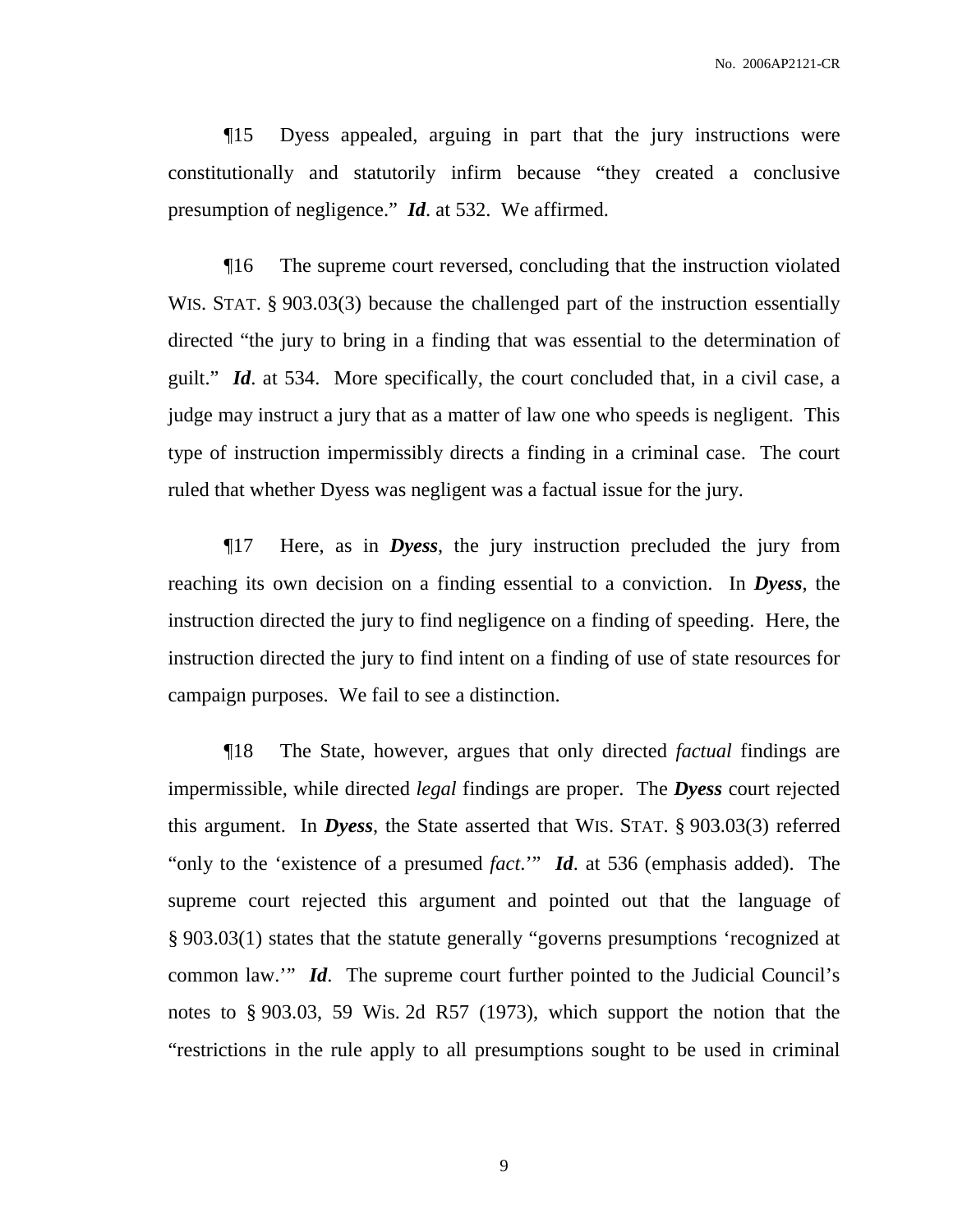cases." *Id*. at 537. The court observed that no exceptions have been made to the rule because "the matter to be presumed is legal rather than factual in nature." *Id.*

¶19 The State asserts that the *Dyess* court's holding that WIS. STAT. § 903.03 applies to all evidentiary presumptions, whether factual or legal, does not affect "the fundamental principle that it is the duty of the trial court to instruct the jury on the law that the jury must apply and the jury has no right to disregard the law." This assertion, however, rests on the State's primary argument that the challenged language in the instruction was a correct statement of the law, an argument that we reject. The State offers no other reason to ignore the court's holding in *Dyess* on this topic.

¶20 We also disagree with the State's assertion that the jury instruction left the jury free to reach its own finding as to Schultz's intent upon a finding that Schultz used state resources for campaign purposes. The court's jury instruction only required that the jury find that Schultz used state resources "to promote a candidate in a political campaign or to raise money for a candidate" for it to find that Schultz exercised her discretionary power with intent to obtain a dishonest advantage for herself or another. Stated differently, this instruction directs the jury that it must find that Schultz exercised her discretionary authority with the purpose to obtain a dishonest advantage (the elemental fact) if the State proves that Schultz used state resources for political campaign purposes (the predicate fact). This instruction relieves the State of its burden of proving beyond a reasonable doubt that Schultz exercised her discretionary power with the intent of obtaining a dishonest advantage for herself or others, requiring only that the State prove the predicate fact of Schultz using state resources for campaign purposes. Thus, the jury instruction contained a mandatory conclusive presumption on the element of intent.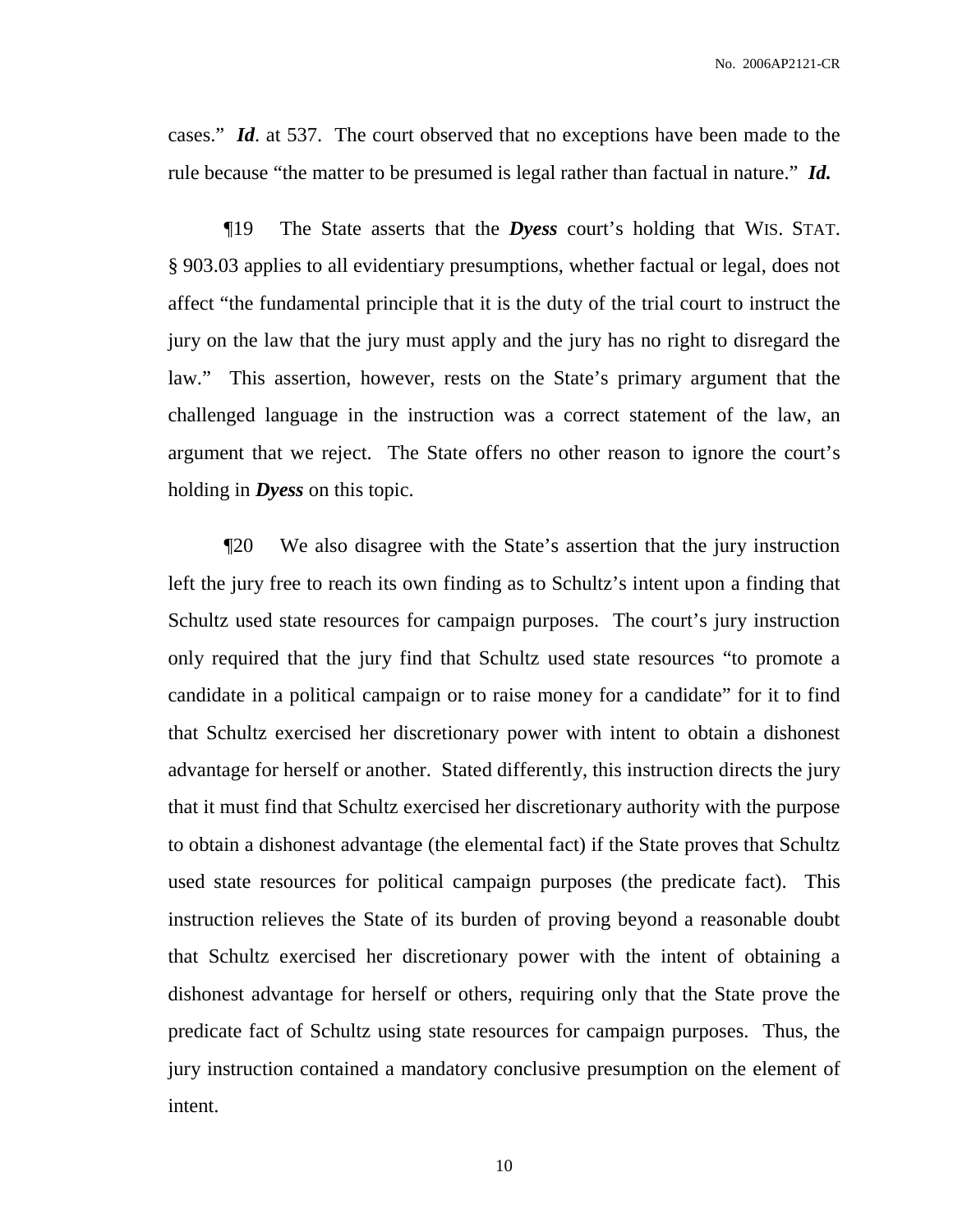¶21 Finally, the State argues that under *Jensen*, *Chvala*, and *State v. Schwarze*, 120 Wis. 2d 453, 455-56, 355 N.W.2d 842 (Ct. App. 1984), the court was required to define Schultz's duty for the jury because duty is an issue of law for the court to determine. We agree with the State that, at least in the context of WIS. STAT. § 946.12(3), duty is a question of law, *see Schwarze*, 120 Wis. 2d at 456, and that the trial court must define statutory terms for the jury, 5 *see State v. Curtis*, 144 Wis. 2d 691, 695, 424 N.W.2d 719 (Ct. App. 1988). However, we agree with Schultz that the jury instruction did not merely define duty, but rather instructed the jury that, if it found Schultz engaged in certain conduct, it must find that she acted inconsistently with her official duties. As such, the instruction was an impermissible mandatory conclusive presumption.

¶22 Although a trial court must instruct the jury on the substantive law, the court may not apply the facts to the law and state that certain facts meet that definition. *Curtis*, 144 Wis. 2d at 695. Thus, in *Curtis*, we said the trial court properly defined the term "unconscious" in WIS. STAT. § 940.225(2)(d) as including sleep, while leaving to the jury the question of whether the victim was, in fact, asleep. *Id.* at 695-96. Similarly, in *State v. Childs*, 146 Wis. 2d 116, 119, 430 N.W.2d 353 (Ct. App. 1988), we said that the trial court properly instructed the jury that the term "fellatio" in WIS. STAT. § 940.255(5)(b) meant "the oral stimulation of the penis" based on the ordinary and common meaning of the term.

<sup>5</sup> Nonetheless, in civil cases we submit the question of duty to juries. *See* WIS JI—CIVIL 1005 (conduct is negligent if a reasonable person could foresee risk of injury or damage.) Duty means to avoid foreseeable harm. *Hoida, Inc. v. M & I Midstate Bank*, 2006 WI 69, ¶30, 291 Wis. 2d 283, 717 N.W.2d 17.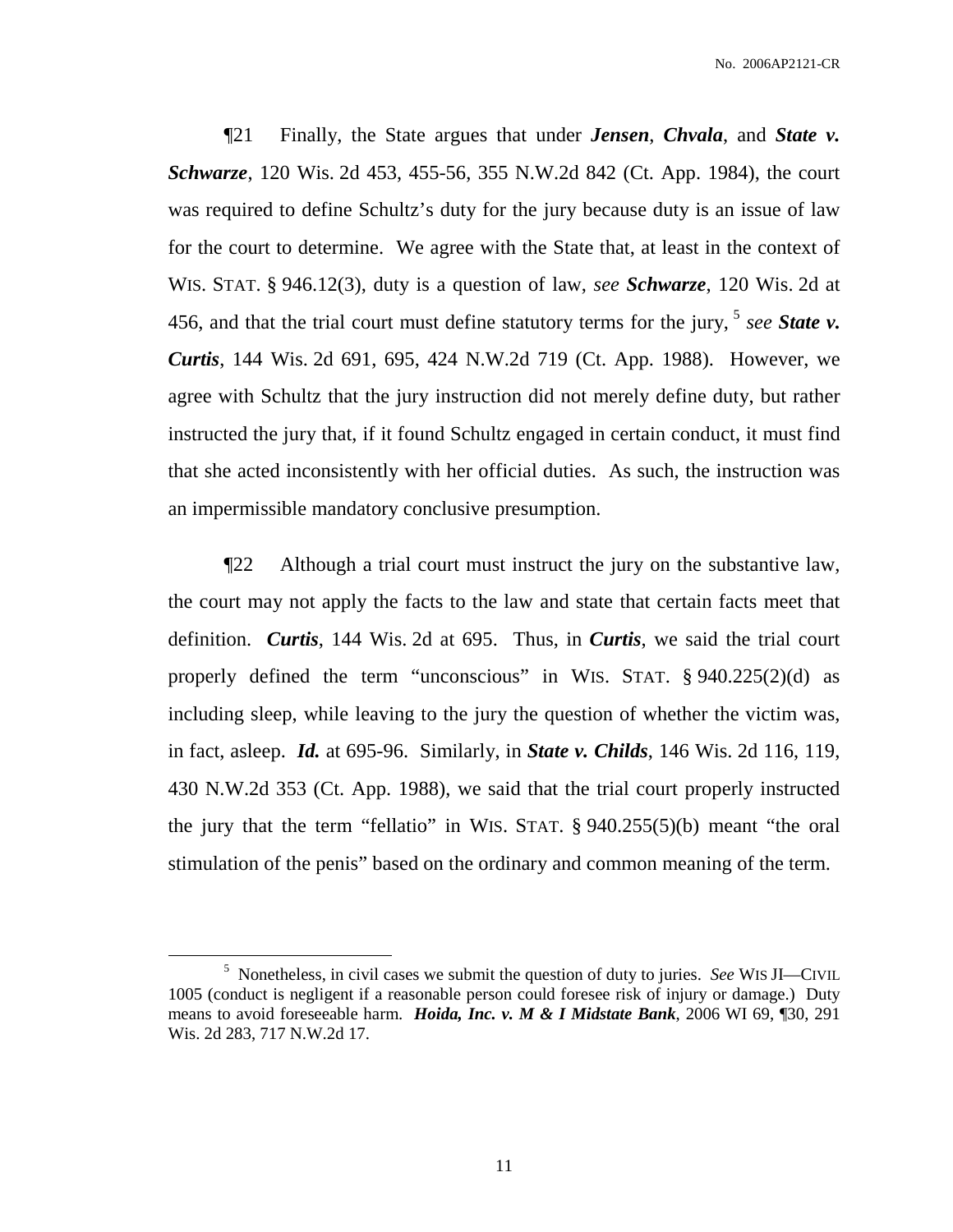¶23 Here, the trial court did not merely define Shultz's duty and then submit to the jury the question of whether Schultz engaged in conduct contrary to that duty, as the State asserts. *See Schwarze*, 120 Wis. 2d at 456 (stating that "an employee has a duty to disclose shortages of money to his or her supervisor" as a matter of law, and thus the jury instruction that such a duty existed was proper). Instead, Schultz's jury instruction stated that certain conduct was inconsistent with Schultz's duties. Even accepting the State's proposition that the court's role was to define Schultz's duty for the jury, <sup>6</sup> whether Schultz engaged in alleged conduct and whether that conduct was inconsistent with Schultz's duties were questions for the jury. Because the jury instruction required the jury to find that the element of performing acts inconsistent with the duties of one's office was met upon a finding that Schultz engaged in campaign activity on state time, the instruction was a mandatory conclusive presumption.

¶24 Having concluded that the disputed language constitutes mandatory conclusive presumptions, the next question is whether the court complied with the requirement of WIS. STAT. § 903.03(3) to include limiting language in the instruction directing the jury that it "may regard the basic facts as sufficient evidence of the presumed fact but does not require it to do so." The State does not

<sup>6</sup> The State references a long line of cases following *Dyess* that conclude jury instructions either were or were not impermissible mandatory conclusive presumptions. The State attempts to draw a bright line rule between issues of fact to be submitted to the jury and issues of law that must be determined by the court. As we have explained, such a distinction is inconsistent with the supreme court's mandate in *Dyess*. Further, the cases cited by the State do not clearly demarcate the distinction between jury instructions that state the substantive law and those that impermissibly apply the facts to the law. Neither party has cited a case following *Dyess* that addresses the issue of a jury instruction on a public official's duty. However, our conclusion that the jury instruction on Schultz's duties did not merely state what Schultz's duties were, but rather stated that certain actions were inconsistent with her duties, is dispositive.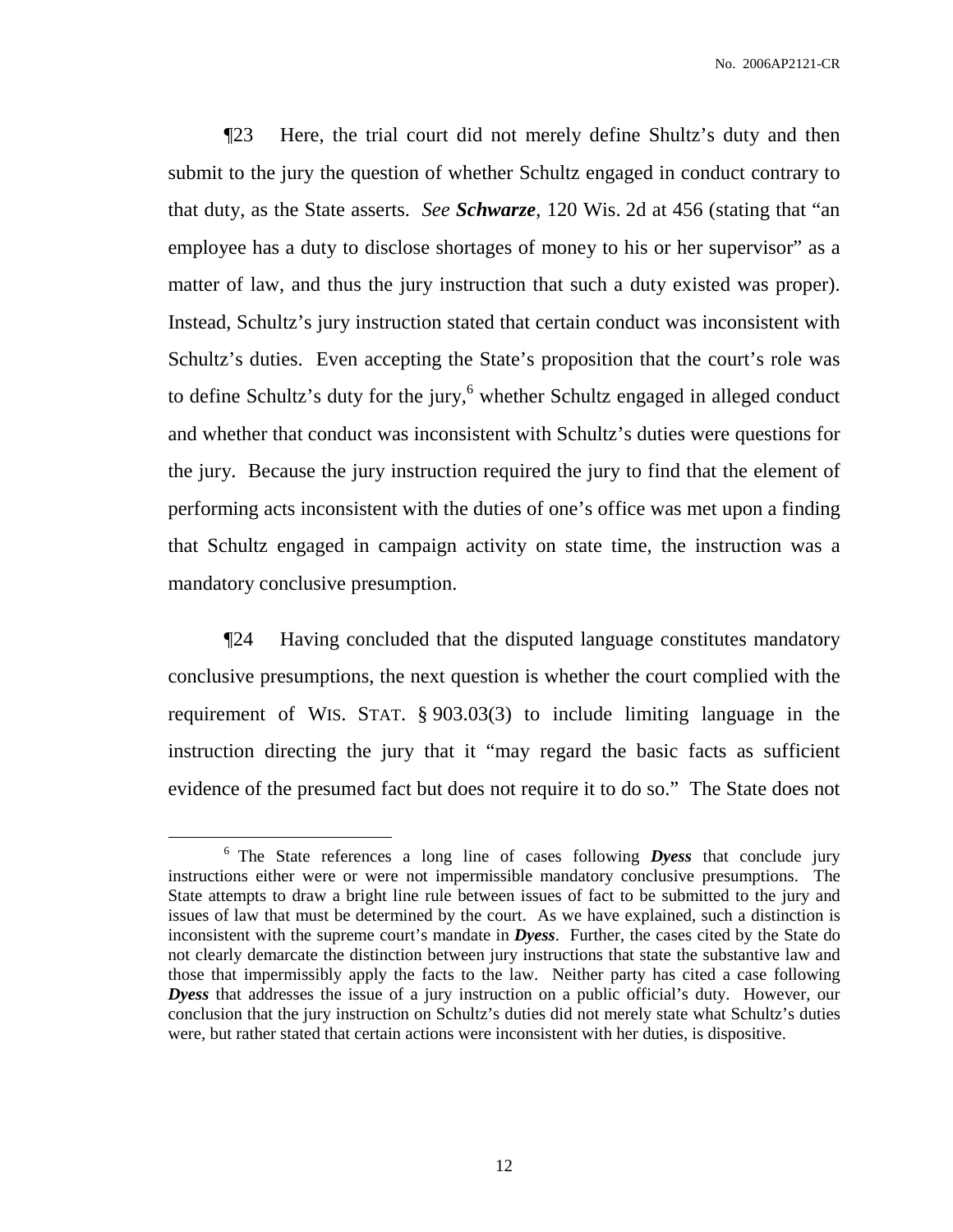respond to Schultz's argument that the jury instruction violated § 903.03(3) because it did not contain the obligatory limiting language. Our review of the instruction reveals that the court did not include this language. Because it did not do so, we conclude that the jury instruction violates § 903.03(3).

¶25 Our inquiry does not stop here, however. We are required to consider whether the court's error was harmless. *See Dyess*, 124 Wis. 2d at 540; *see also State v. Harvey*, 2002 WI 93, ¶47 n.12, 254 Wis. 2d 442, 647 N.W.2d 189. In Wisconsin, "[a] constitutional or other error is harmless if it is 'clear beyond a reasonable doubt that a rational jury would have found the defendant guilty absent the error.'" *Harvey*, 254 Wis. 2d 442, ¶49 (quoting *Neder v. United States*, 527 U.S. 1, 18 (1999)).

¶26 Schultz argues that the jury instruction affected her substantial rights to a trial by a jury and therefore the court's error was not harmless. The State does not fully develop a responsive argument. Essentially, the State asserts, without further elaboration, that the error does not relate to an element of the offense and that a jury would have still convicted Schultz had the proper instruction been given. Regardless, we are compelled to consider whether the error was harmless. *See id.*, ¶¶35, 49. Having considered the question, we conclude that the statutory instructional error was not harmless beyond a reasonable doubt.

¶27 At trial, most of the facts were undisputed. The core issues in this case were whether Schultz acted inconsistently with her official duties and intended to obtain a dishonest advantage by participating in campaign activity on state time using state resources. The line between permissible public policy implementation and impermissible use of state resources, though discernable, is not a bright line.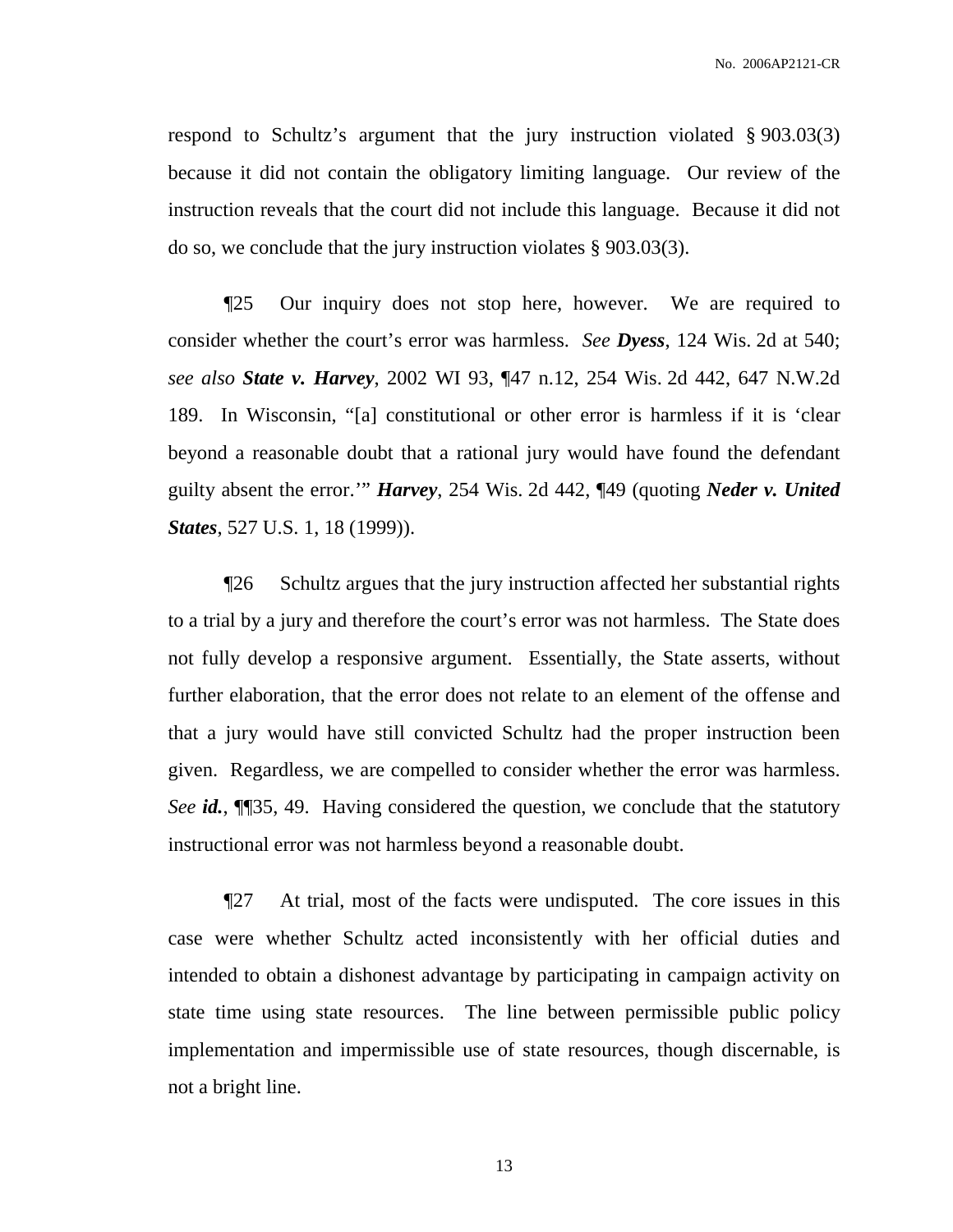¶28 As we have explained, the trial error consisted of an instruction that the jury must accept as true the elemental facts that Schultz acted inconsistently with the duties of her office and intended to obtain a dishonest disadvantage if the jury found that Schultz used state resources to promote a candidate or to raise money for political campaign purposes. And, as we have concluded, this operated as mandatory conclusive presumptions in violation of WIS. STAT. § 903.03(3) because the court did not instruct the jury that it may, but need not, accept the elemental facts as true. Thus, the instruction required the jury to find the intent and duty elements were met upon finding that Schultz participated in campaign activities on state time. We conclude that Schultz's substantial rights were affected because the instruction operated to relieve the State of its burden of proving beyond a reasonable doubt that Schultz acted inconsistently with her duties and with the intent to obtain a dishonest advantage for herself or another. As the supreme court explained in *Dyess*, 124 Wis. 2d at 548:

> It is apparent that a reviewing court cannot say that the loss of a jury right on a crucial issue guaranteed by the rules is of so little consequence as to be insubstantial. Sec. 903.03(3) guarantees to criminal defendants that all presumptions used will have a permissive effect only—that only the jury can find the presumed fact upon the inferences from basic facts which themselves must be proved to the jury beyond a reasonable doubt. This court cannot ignore its own rules and conclude that the deprivation of a substantial procedural and statutory right caused by faulty jury instructions did not, to a degree of reasonable possibility, contribute to the verdict of guilty.

In other words, it is beyond a reasonable doubt that the error contributed to Schultz's conviction. *See Harvey*, 254 Wis. 2d 442, ¶47.